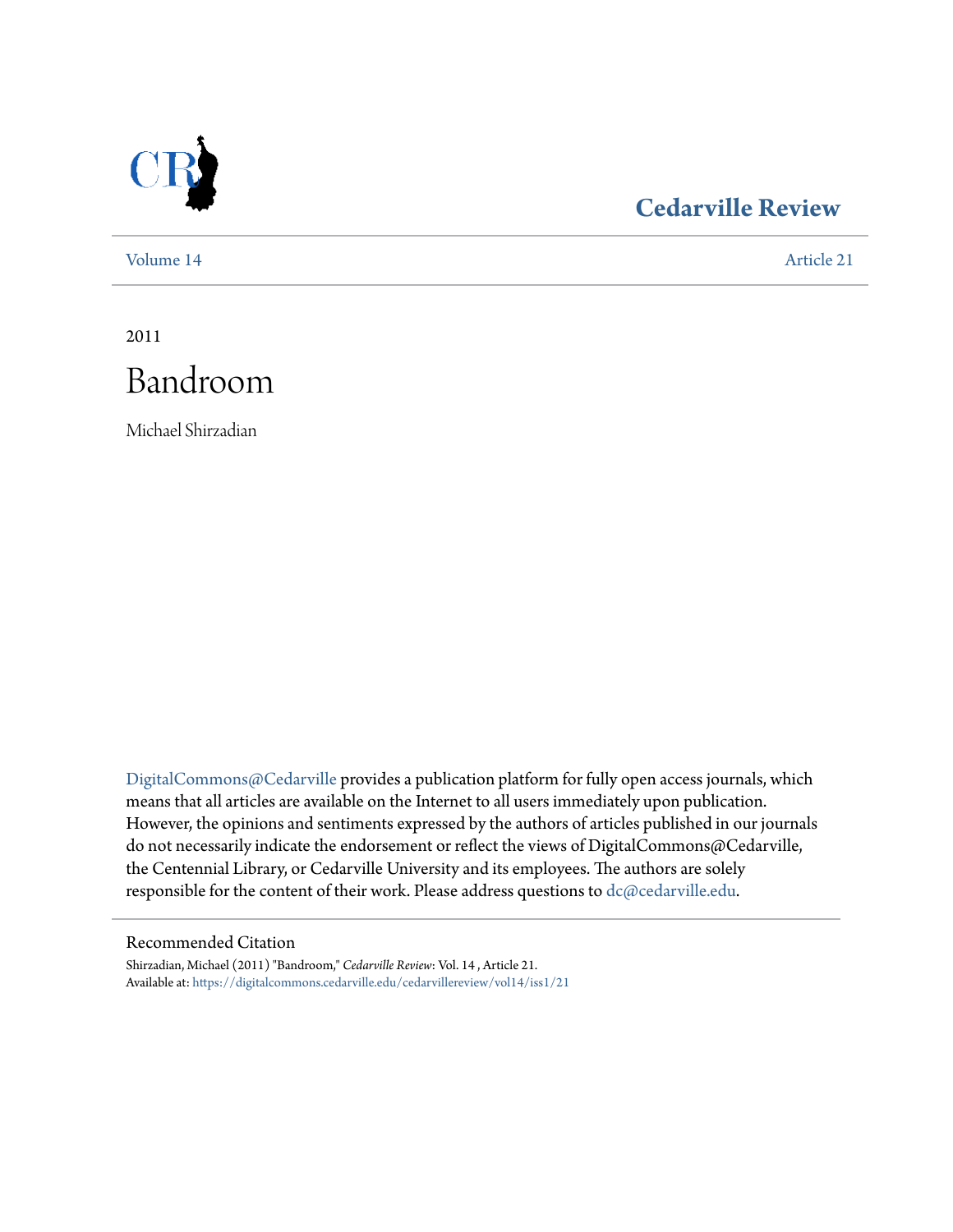## Bandroom

Browse the contents of [this issue](https://digitalcommons.cedarville.edu/cedarvillereview/vol14/iss1) of *Cedarville Review*.

#### **Keywords**

Fiction, creative writing

# **Creative Commons License**

This work is licensed under a [Creative Commons Attribution-Noncommercial-No Derivative Works 4.0](http://creativecommons.org/licenses/by-nc-nd/4.0/) [License.](http://creativecommons.org/licenses/by-nc-nd/4.0/)

Follow this and additional works at: [https://digitalcommons.cedarville.edu/cedarvillereview](https://digitalcommons.cedarville.edu/cedarvillereview?utm_source=digitalcommons.cedarville.edu%2Fcedarvillereview%2Fvol14%2Fiss1%2F21&utm_medium=PDF&utm_campaign=PDFCoverPages)



Part of the [Fiction Commons](http://network.bepress.com/hgg/discipline/1151?utm_source=digitalcommons.cedarville.edu%2Fcedarvillereview%2Fvol14%2Fiss1%2F21&utm_medium=PDF&utm_campaign=PDFCoverPages)

This fiction is available in Cedarville Review: [https://digitalcommons.cedarville.edu/cedarvillereview/vol14/iss1/21](https://digitalcommons.cedarville.edu/cedarvillereview/vol14/iss1/21?utm_source=digitalcommons.cedarville.edu%2Fcedarvillereview%2Fvol14%2Fiss1%2F21&utm_medium=PDF&utm_campaign=PDFCoverPages)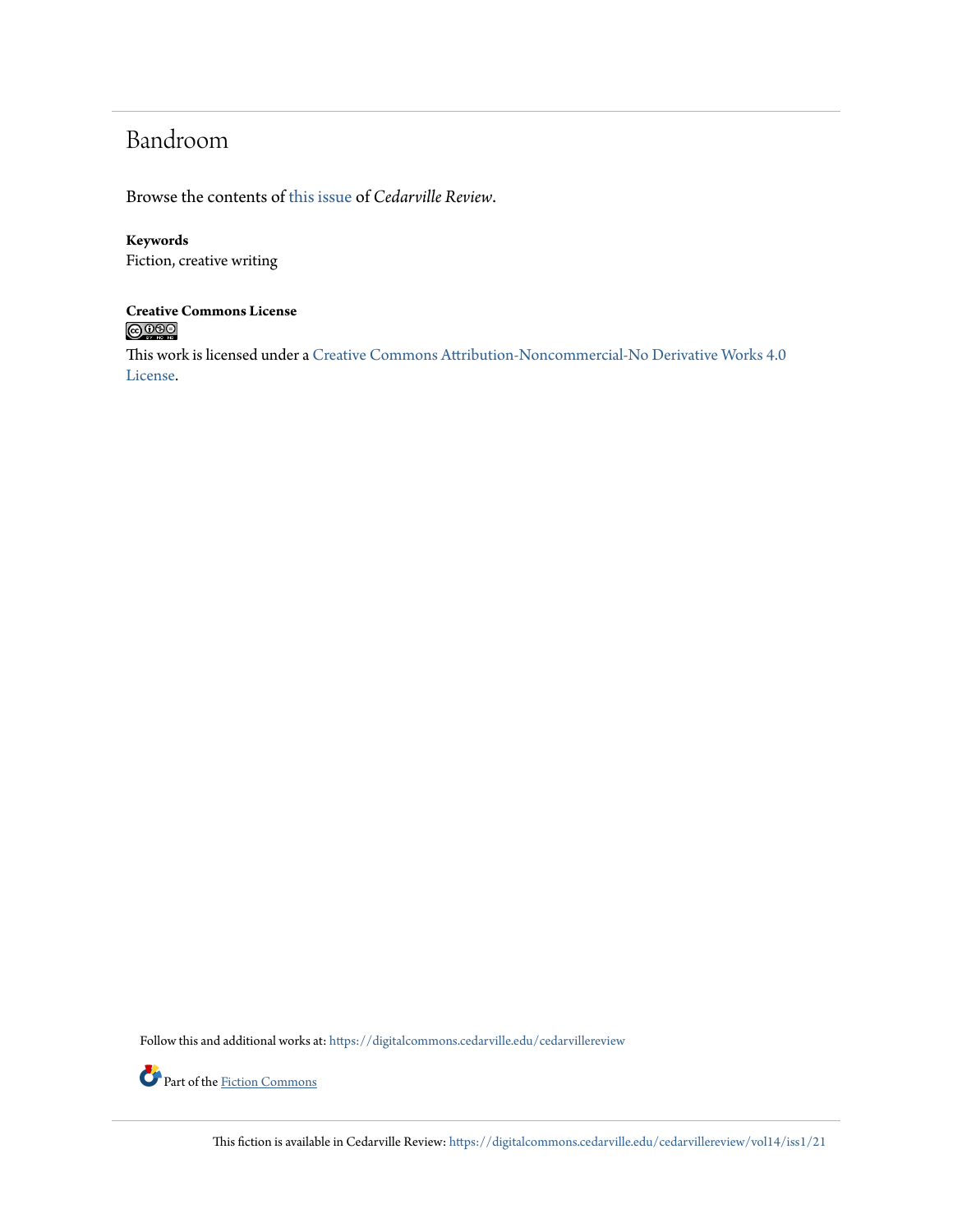### **BANDROOM**

For Ben Peloquin

I don't know, I guess it could have been anything we saw.

Megan, me and David were waiting outside the bandroom for our parents to pick us up. We'd always tell them to come a little later, so we could hang out there, talking. The bandroom was the west-most building on campus, and we were waiting there after seven-thirty, so the sun was already starting to set over Swickard Park, past the old Catholic church where Megan's family used to pray. I went there once with Megan, and the priest had me cross myself with holy water. Megan looked at me wide-eyed, and I did it to be respectful. Later, at Megan's graduation party, I saw that the priest had marked his beer cup with a drawn-on crucifix.

The three of us had just returned from a mock-trial tournament in the city. David and me played defense attorneys for this young guy who stabbed a videogame sales clerk with a screwdriver because he was so affected by the resolution of a videogame. Or something like that. We argued about it all day, David and me, but we were so unprepared that we were humiliated mostly. Megan played bailiff. She always liked to play it safe. Never liked to take her chances.

Once a few years ago—we've been married almost twenty years—I came home and found Megan pulling black curly hairs from the sheets in our bed. She was alarmed when she saw me, embarrassed a little. She looks so cute when she gets nervous. She couldn't find the vacuum but she knew I was allergic to dogs (the Garcia kids still like to bring over their black Labrador). I told her I wasn't really that allergic but she insisted we play it safe and let her finish with the black hairs. I was just wondering why she would let a dog in our bedroom, or in our bed. We like to shut the door when guests come over.

We were waiting for our parents when David pointed out to the pond built between the bandroom and old 161. The city built it thinking they could create both a practical and aesthetically unobtrusive flood drain. Maybe it was practical; I'm not sure. There was a radiator on the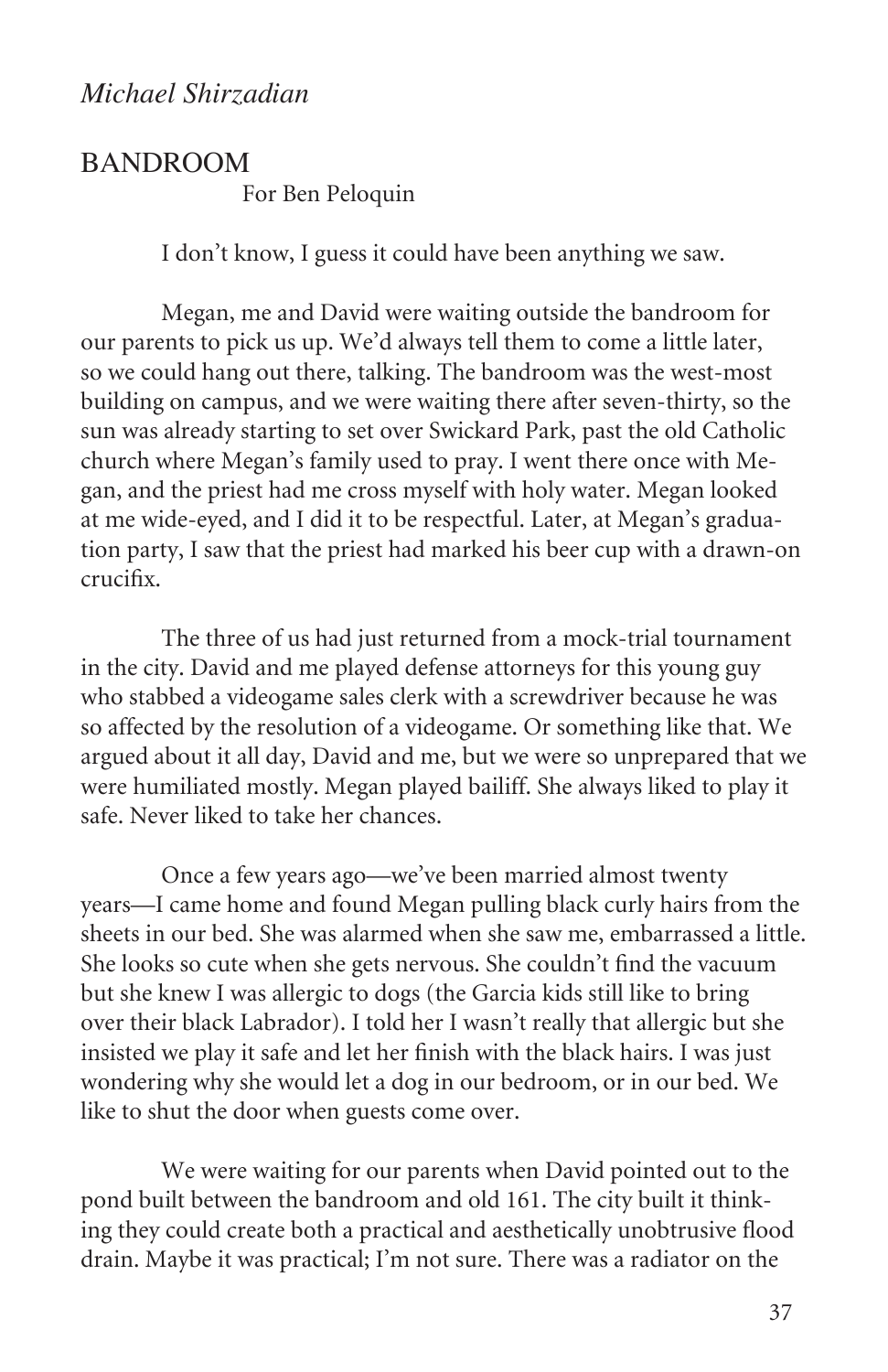north side of the pond so loud that students wouldn't congregate there. Couldn't hear one another talking.

David said, "There's an animal or something in the water." He was rubbing his stomach slowly with one hand like he always did. He had a beard (the first in our class) and he wore a dark colored tee shirt celebrating any one of the thousand 'stick it to the man' metal bands that came to represent that tragic and wonderfully bygone era in American music. He had removed his hat.

Megan said, "I saw it too." She had on my favorite boots of hers. Her October boots, she said. I said I'd go check.

I approached the water slowly. It was getting dark and had started to rain, so I couldn't see too well, but the water wasn't stirring like it should have been if David and Megan saw a man-size anything swimming around. That's the first thing I noticed, that right after they saw it I couldn't see the water stirring. If there were something, I would have seen the water stirring. I would have seen it.

I've never been quite sure what happened next. Megan said I was going crazy from paranoia. What happened is I walked up to the water and Megan and David stayed behind. David said be careful and I was careful, approaching the water slow and all, like you're supposed to when you're not sure. I wanted to appear bolder than David, so Megan could see. We had been dating only a few weeks at that point and she had met David at just about the same time as she met me. I was always wondering about those two, their natural compatibility, how they always laughed a lot together. When I got up to the water, I crouched down with my knees and waited for a few seconds, and finally, when I turned around, I swear what I saw was Megan in the final movements of pulling away from David's face, which—and I've never been quite sure here—she had been kissing moments prior.

Years later, after we got married, I asked Megan about it again. One more time, I said. She said it was nothing, that I was seeing things. Said it was raining hard—which it was—and that I was projecting my anxieties about David through the subconscious and into consciousness. When she said these things I didn't argue. She got her psychology degree from Hopkins.